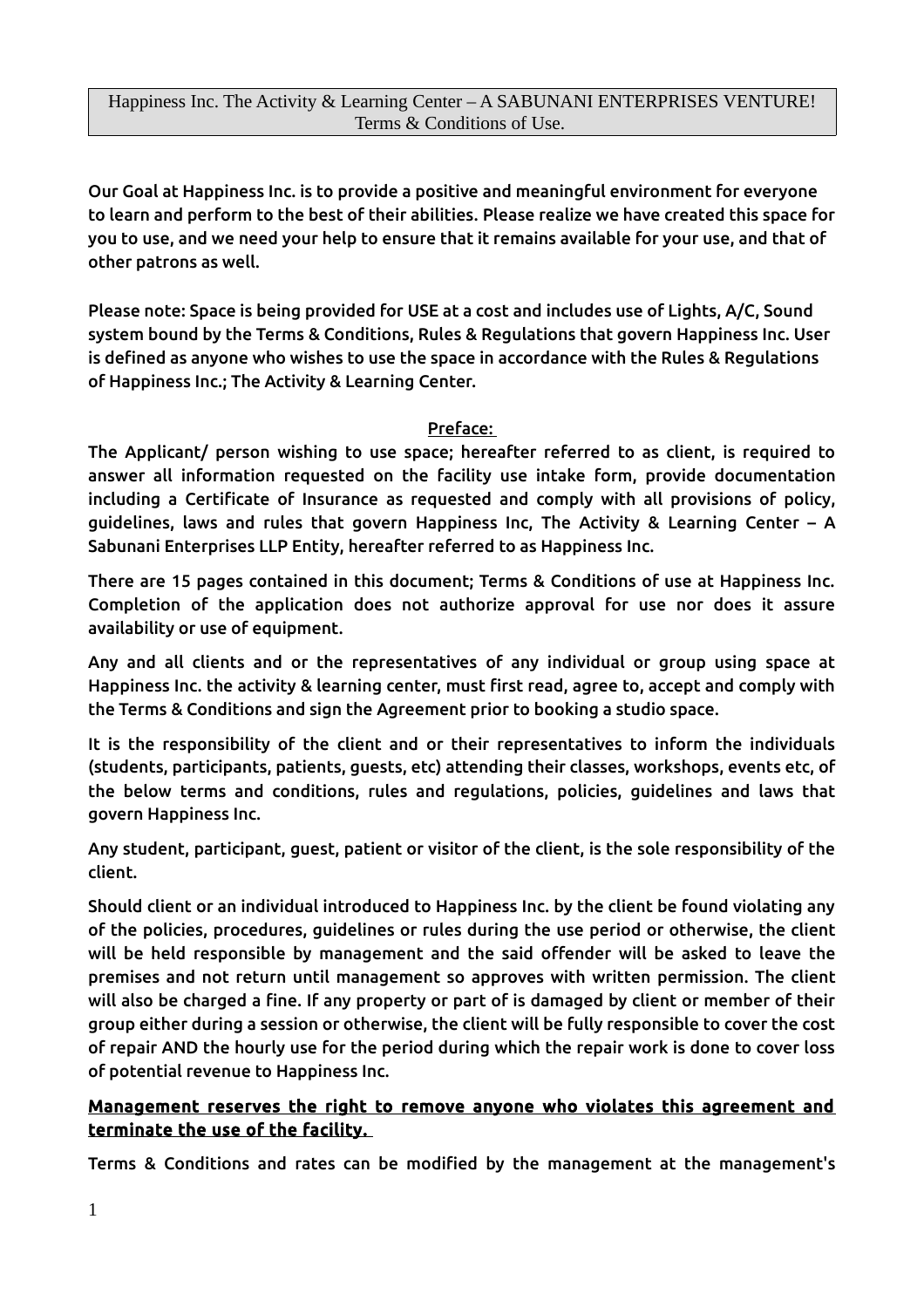discretion. However, the management will notify all clients of any changes.

#### 1. Booking Procedure

- 1. Interest in booking studio space for use can be made at any time subject to availability; either directly at Happiness Inc. or online. However all documents and forms are to be signed in person and formalities completed in person at Happiness Inc.
- 2. No booking is complete unless all deposits and fees are received.
- 3. Bookings are only considered confirmed after the interested client receives written confirmation from the management and the Terms & Conditions have been signed and agreed upon by the client.
- 4. Should client require any other equipment (eg. Chairs, projector) this must be agreed at time of booking. These can be set up for a small fee, please contact us to discuss further. For recurring events that require the same equipment, please contact us to discuss further.
- 5. Filming in studios must be agreed at the time of booking, as different terms and conditions apply.
- 6. Any special requirements and needs need to be specified at the time of booking. Sufficient time needs to be given to management to provide efforts to accommodate; which does not guarantee special requirements will be met with.
- 7. Use times are often scheduled back-to-back with other clients. If you require set-up or break-down time, it must be reserved and paid for at the time of booking.
- 8. Client shall obtain prior written approval from Sabunani Enterprises LLP before using or contracting to use any equipment or setup that is not already a part of our facilities.
- 9. Happiness Inc. reserves the right to acquire additional security as determined by management for any special events. The cost for specialized personnel, such as police or security will be paid by the client directly to the partnering security company.
- 10. For all events with an anticipated attendance of 50 or more people, Happiness Inc. recommends additional ushers. If client is unable to provide ushers, Happiness Inc. can arrange for ushers at an additional cost.
- 11. The use of decorations, posters, notices, signs etc of any type, including scenery/props, MUST have prior approval during time of booking.
- 12. Happiness Inc. does not directly provide supplies including but not limited to chairs, projector and presentation equipment, tents, or decorations. Should client desire such additional services at Happiness Inc, client must request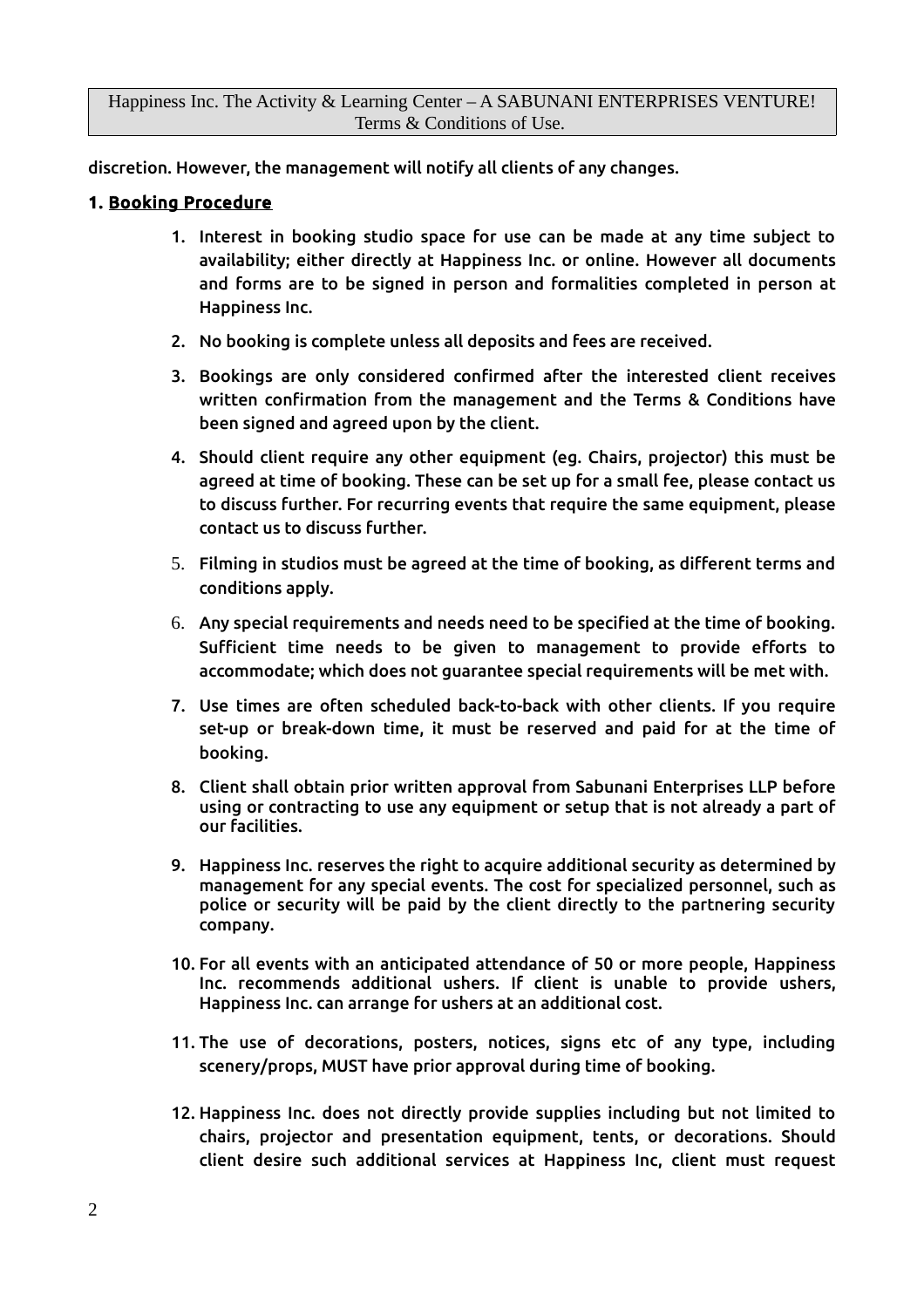details on services needed and the management will provide a separate quote based on requirements.

## 2. Happiness Inc. Rules & Regulations.

Use of Property & Premises.

Please understand that a facility is being provided, it is not a 'right'. Everything stated below boils down to one value – RESPECT. Respect for what has gone into creating Happiness Inc. and we hope your love and appreciation for Happiness Inc will encourage you to play a role in maintaining it.

It is the responsibility of the client (organizers and or teachers) to ensure their students are informed of these and all other rules prior to commencement and it is the responsibility of client to ensure that all participants adhere to these rules. Clients (teachers, group leaders, companies using space) are responsible for who they bring in to Happiness Inc.

The entire property is under CCTV Surveillance. Security Cameras have been installed for the safety of all our patrons, teachers, staff and visitors.

- 1. Parking; Parking is not permitted within the premises. All parking is outside. Free parking is available on the roads and bylanes. Any vehicle found blocking the gate or parked inappropriately will be locked and impounded. The owner of the vehicle will need to pay the PMC fine and a fine to Happiness Inc. for the trouble caused. Rs.1000/ minimum.
- 2. SHOES : are not permitted beyond the landing on the staircase. Please carry a show bag, and please ask your students/ participants to carry their own shoe bags as well. ALL clients (teachers and their students, participants, patients, guests) must take shoes off at the Staircase Spot for Shoe removal and carry them in their shoe bags, either to their studio or keep them under the benches in the common area. First time students and visitors - new to Happiness Inc need to register at the reception. Adults will need to register with a photo ID with proof of address (Driver's license, passport, Adhaar card). For Minors; teachers are responsible to collect and share registration details provided by legal guardians of the minor.
- 3. Every new client will undergo an 'orientation' program which will cover the terms & conditions and every new 'group' that the client brings in to Happiness Inc. will have a 'Happiness Inc. campus walkthrough – orientation' to ensure all rules are addressed at least once, so as to enable clients and teachers to adhere to our rules. The client orientation will be conducted at time of booking and the campus walkthrough will be conducted in the first fifteen minutes of the first hour of the new 'batch' or new 'group'. This needs to be completed by the client (organizer).
- 4. Shoes: All clients are required to remove shoes on the staircase landing shoe removal point, and keep their shoes in shoe bags either in the studio or below the benches in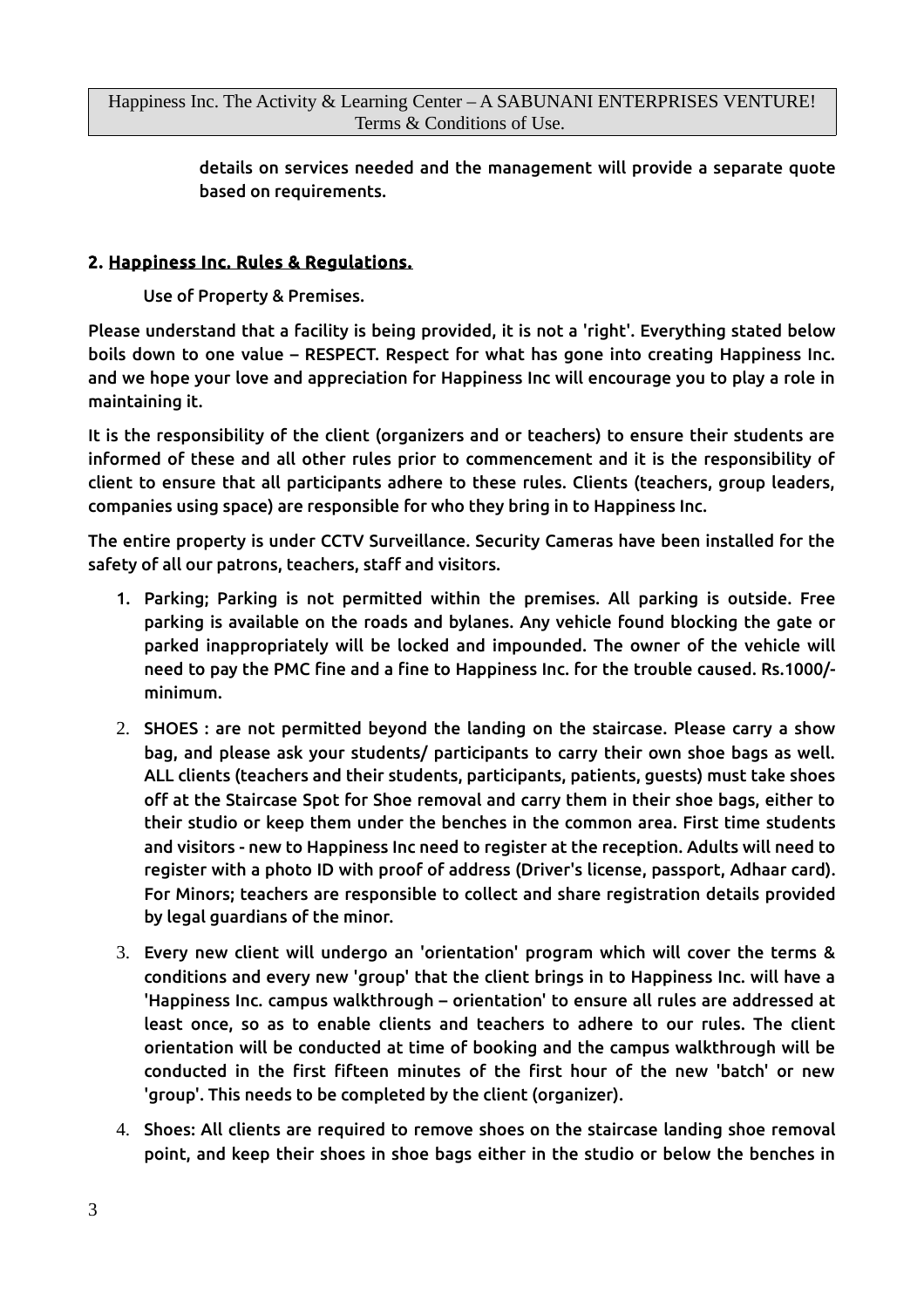the common area. Any shoes found lying around will be confiscated and disposed of. If you will be dancing in dance shoes, please bring a pair that is reserved for indoor use and not worn outside. These will need to be checked and approved by management. Flamenco or tap shoes are not permitted. Ladies dance heels must have suede soles and the heels must have either silicon with suede or suede heel savers and gents' dance shoes must be suede sole shoes and not rubber or hard leather as these damage our dance floors. Suede soles to glue on and heel savers are available for purchase either with us or cobblers or shoe makers. Please understand that we are making an effort to provide you the best service and the best clean dance floors. We need your sincere effort to ensure these floors remain available for your learning and dancing pleasure.

- 5. Dress code: *If students look like dancers, they will dance and act like dancers!* Please dress appropriately for your class, respectfully and be respectable. We are a learning and activity center in a residential area . If clothing is found offensive, we will need to ask you to change or cover up. If you are dressing in costume for your class, please carry a change of clothes like warmers that professional dancers normally use.
- 6. Permissible footwear or socks can be purchased from Happiness Inc. at wholesale prices that we acquire the footwear for.
- 7. Shoes are not permitted in Toilets and as such we ask whoever is using the toilets to not wet the floors.
- 8. All clients must adhere to all Governmental and Fire Regulations. All stairways are to be kept clear in compliance with Governmental and Fire codes. Please do not sit on the steps, please DO make use of the benches in the seating areas etc. No leaving bags and belongings on the staircase either. Please do not sit on shelves, banisters, railings, tables, windows, etc.
- 9. All spaces must be kept clean and free of debris and dirt with equipment in its original space and all trash put in the trash cans and recycle bins.
- 10. Equipment is not to be moved unless with prior permission from the management. This is to be done within the allotted use time.
- 11. Please check that no personal belongings have been left behind. Sabunani Enterprises LLP and Happiness Inc. are not responsible for any personal belongings left on the premises. While we will make every effort to maintain a lost and found, we will not be held responsible for belongings forgotten or misplaced by patrons.
- 12. Changing facilities and showers are NOT provided on site, please prepare accordingly. Shared toilets are provided. Please also ensure every student brings their own drinking water bottle and hand/ face towel. Happiness Inc. will provide bottled water at cost which is also available down the road at the local grocer, and PMC supplied drinking water.
- 13. Please be mindful of the use of aerosol sprays and deodrants etc. Kindly use them on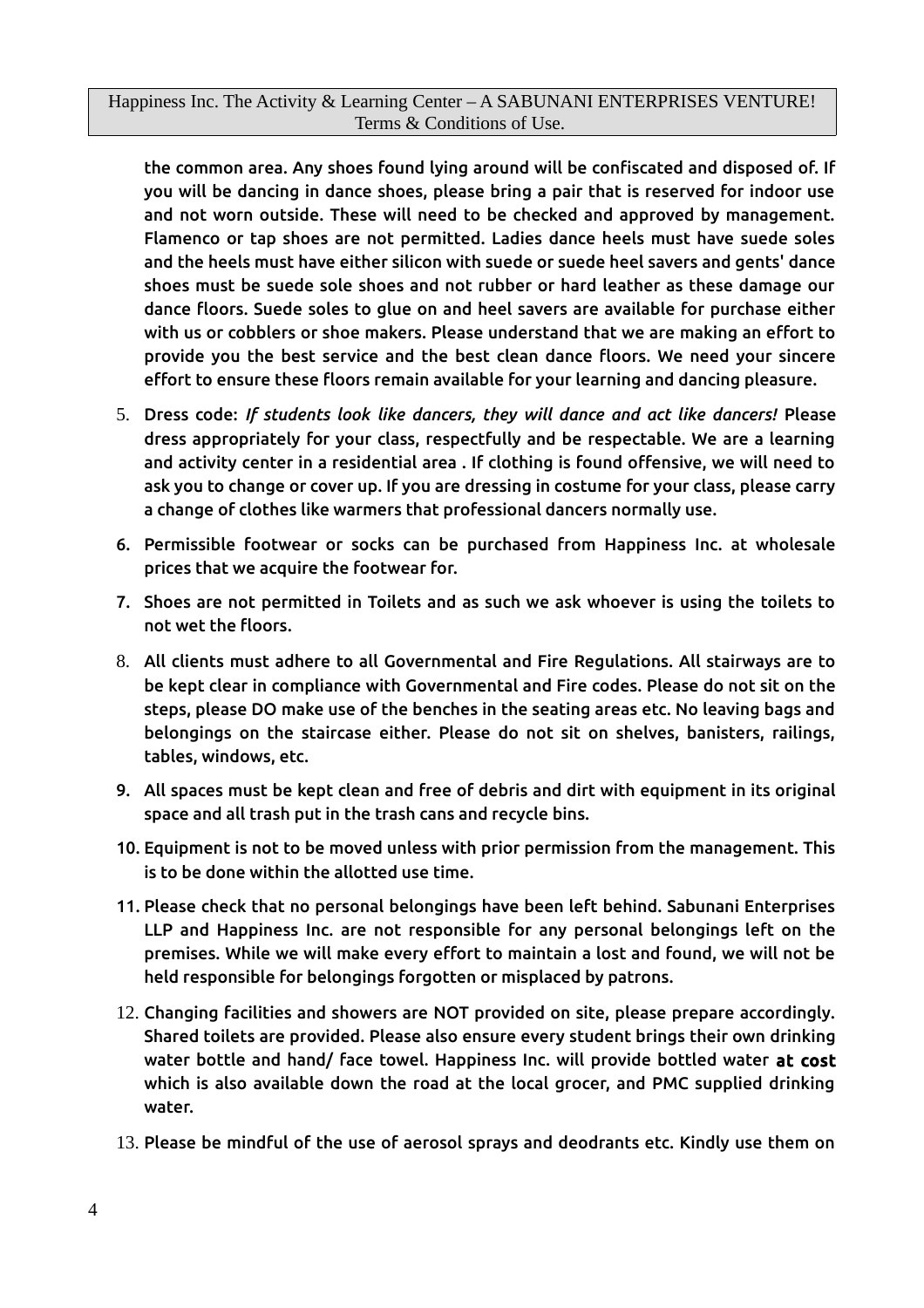your person and not spray them on walls or the furniture. They may be used only IN the toilets/ washrooms and please make use of the exhaust fan so that the smell or residue if any does not disturb other visitors. They are not to be used in studios. No exceptions.

- 14. Filming on the premises must be agreed upon at the time of booking, as different terms and conditions apply. Again, we have security cameras covering every part of Happiness Inc. Kindly adhere to rules to ensure a pleasant and respectful experience for all.
- 15. Hallways and waiting areas must be a quiet zone. There is to be no rehearsing or warming up in the hallways. Please keep all common areas free of debris, trash, waste, leftovers, dirt etc and in a neat condition. If you find something out of order, please inform the management immediately and do not try to force or alter the situation. This includes but is not limited to the indoor and outdoor waiting areas, bathrooms, toilets, balconies, etc. Common areas are not supervised. Children are not permitted to be left unsupervised at any time.
- 16. Clients using space will be responsible for any damages that may occur. Security cameras have been installed to ensure everyone's safety and we need your help to ensure discipline and decorum is maintained.
- 17. All equipment and furniture will be treated with care. There is to be no food, drinks, wet or soiled belongings or clothing, etc. placed on furniture or in the studios. If assistance in managing such situations is required, please ask the management for help. If a client is found to have violated these rules, a fine will be applicable. We realize some participants perspire more than others, please ask them to ensure they carry a change if they need or towels as these can be made available by us but at a cost. Any damage as a result of excessive perspiring or sweating will be considered as damage i.e: damage to floors, walls, curtains, furniture etc.
- 18. Please do not flick wet hands or stained hands on walls. Please do not wipe hands (wet or dry) on curtains or walls or the furniture. Please do not lean against walls; clothes that are colored leave stains especially if someone is sweating. Seating has been provided. Please do not put feet or shoes against the walls. Please respect the environment we have created.
- 19. Wet Umbrellas and raincoats and jackets are to be left outside the main entrance in the allocated spaces. Please leave your nametag on the umbrella or keep your umbrella in the drum provided.
- 20. Food is to be eaten in designated areas outside the building and not in studios, toilets, common areas and please clean up after; ensuring all waste is disposed off in the correct recycle bins. Clients are to ensure that minors are supervised and clients will be solely responsible for cleaning up even if their minor participants make a mess in the designated food area. Liquid spills must be cleaned immediately. Please ask the management for help immediately if such a situation occurs.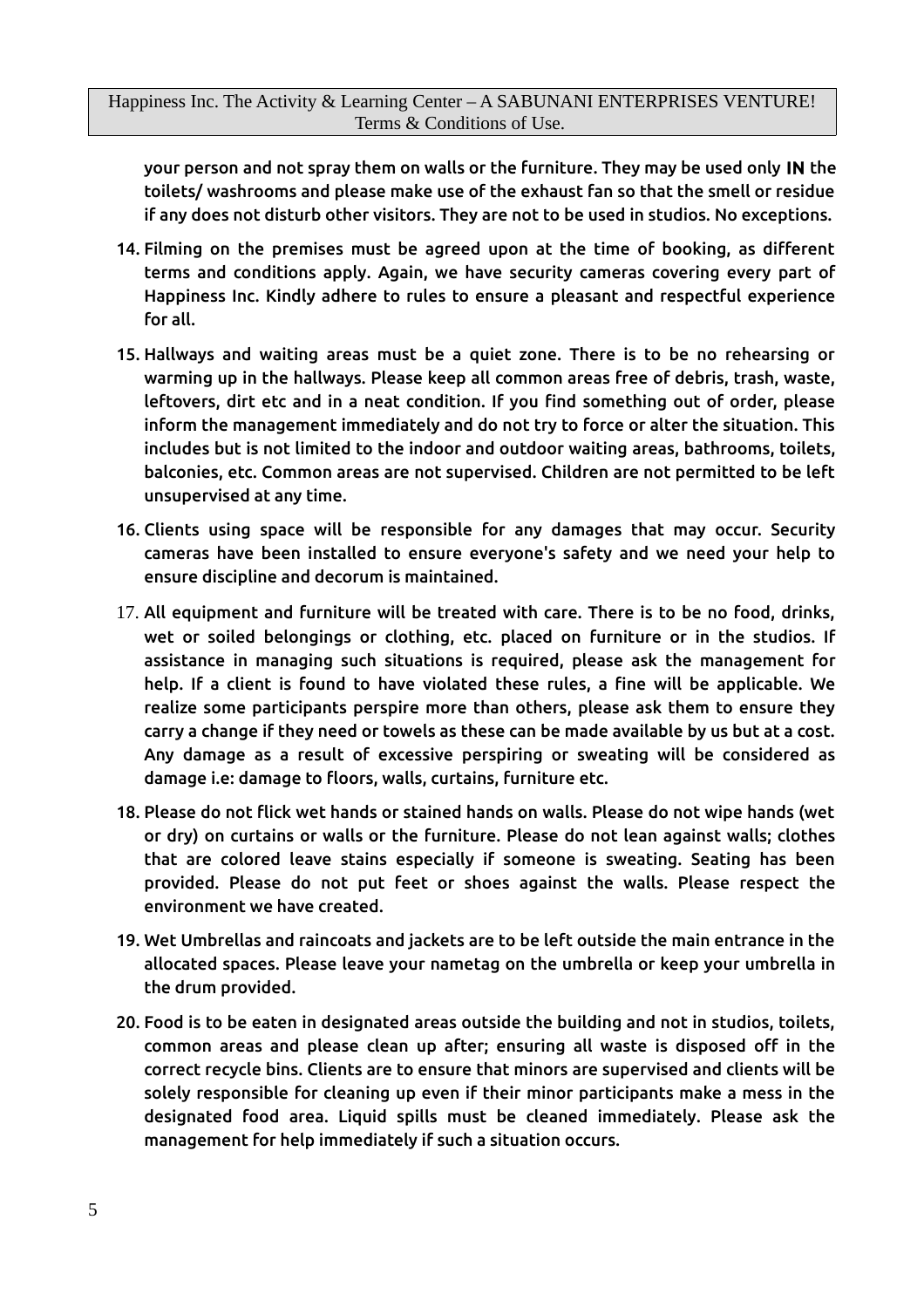- 21. Condition: client assumes responsibility of the space during use period and must ensure that the space is found and left in the same and adequate condition. If client enters the studio and deems it in unacceptable condition, it is client's responsibility to notify management prior to commencement of the session. The studios and common areas are provided clean and un-damaged, they must be left clean and un-damaged.
- 22. Health: clients are responsible to ensure that no member of their group will carry in a contagious virus or infection. It is only fair to both the individual and to other participants at Happiness Inc. that a client or member of client's group who is unwell gets rest and recovers and joins us again when they are all better. Should an individual choose to ignore this request, for the sake of the individual's health and risk of exposure to contagious illnesses for others, management will ask the client to ask the said participant to leave.
- 23. Negligence: Happiness Inc. and Sabunani Enterprises reserves the right to charge a fee for client negligence. If the lights are left on, or the studio is left in an unacceptable or unsecure condition, the client will be fined. Please CLOSE the doors and keep windows closed if you have the Air conditioners on and or music is playing.
- 24. Furniture: Seating has been provided in waiting areas for convenience and will be regarded and treated with respect. No standing on furniture, banisters, railings. No putting feet up where one sits or keeps books. (This includes toilet seats). No sitting against railings or trying to climb over or jump from the landing, first floor, sliding down stairs, the balcony. No fights or disagreements; minors are to be accompanied and managed – no sitting against walls with oily or colored hair and getting stains on walls; should this happen, the client will need to pay for painting the entire wall and the entire time the studio or common areas which will be unavailable as a result of repair work. No standing with shoes against a wall, even though the shoes are indoor shoes. No pulling curtains or tugging them or yanking, or hiding behind them.
- 25. Air Conditioner remote controls will remain with management, please do not force something open if it doesn't work, call the management. Only management or clients will operate the fans and switches, not participants. Please keep the doors and windows shut. If management has to repeatedly shut doors and windows that client or client's group members leave open, client will be permitted to use space however without the use of the air conditioner or music system, so that noise does not disturb other classes.
- 26. Library books and any Happiness Inc. property remains at Happiness Inc. and cannot be carried off of the premises unless by management. Should anything be carried off by client or member of their group either during session or otherwise, the client will be held liable for the same. The 'act' or 'accident' will be considered deliberate theft and the offense will be dealt with as such.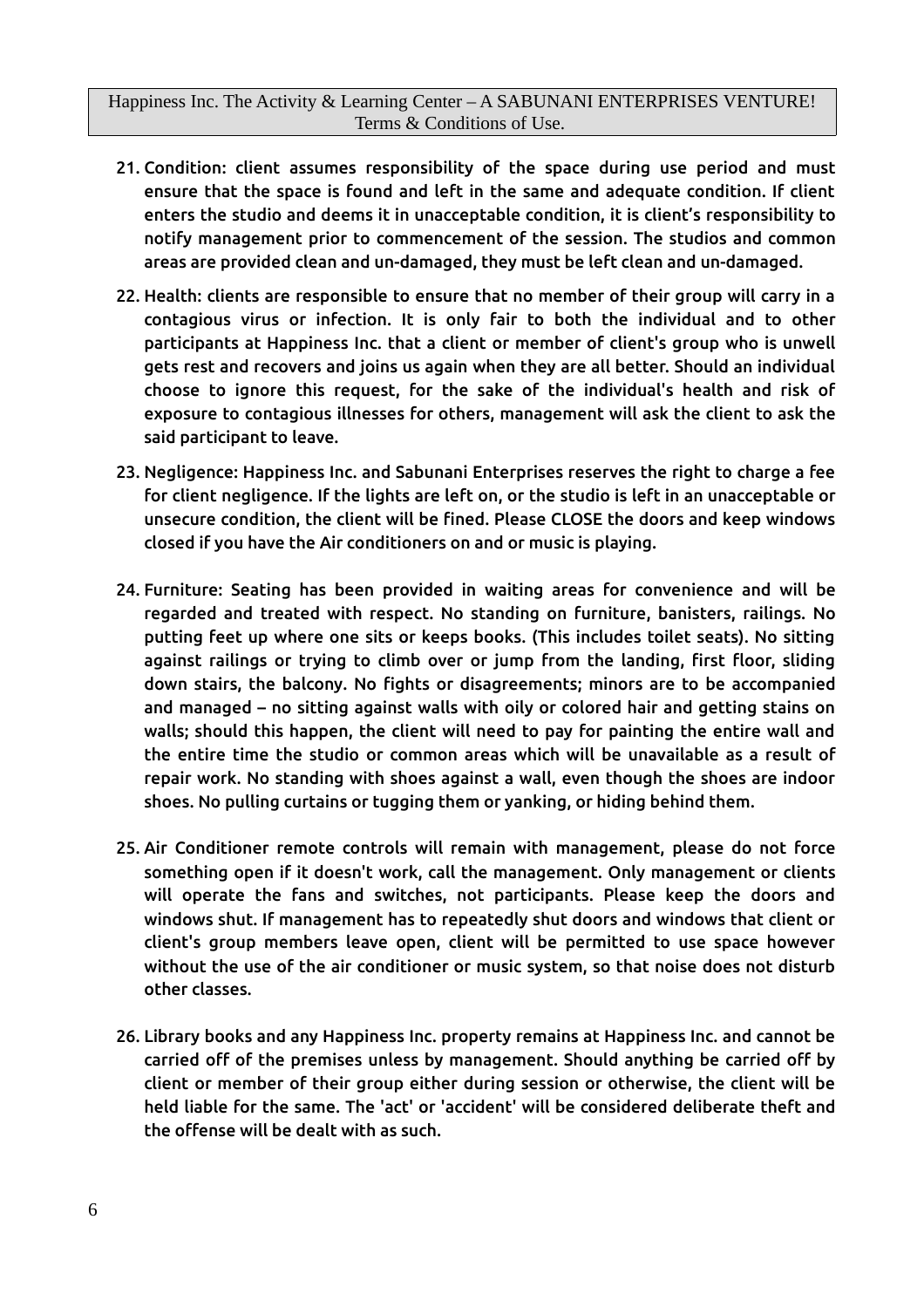- 27. Off-limit areas, closets, cupboards, lofts, balconies (balconies when locked for safety), are OFF limits. Areas designated as 'staff only' or 'max only' are for management ONLY. Attempting to enter these areas or break or pick locks is considered trespassing and violators will need to leave the premises and appropriate legal action will be taken.
- 28. Lost and found: out of respect for others, if you find something that does not belong to you, please bring it to the notice of the management; a document will be prepared for the item you returned so that the rightful owner can acknowledge and thank you. If you lose an item, please check with the management however note that we are not responsible for any personal belongings going missing.
- 29. Noise and causing a disruption: we are in a respectable and respectful neighborhood. Please keep music at a reasonable level. We are not a discotheque. We are an activity & learning center. Management reserves the right to adjust the volume at it's discretion. While entering and exiting the premises and outside the gate of Happiness Inc, please be respectful of the neighbours and refrain from noise and creating a disruption. If we face a problem as a result of your negligence, we cannot offer you use of the facilities any longer.
- 30. There will be NO SMOKING (cigarettes, biddi, hookah, shisha, medical marujana) drinking alcohol or soda pop, sex, chewing tobacco or chewing gum, spitting, substance abuse or drug use or fighting (fighting - unless in a martial arts or self defense class) on the premises; in the building, studios, toilets, balconies, garden, or within 20 feet of the building entrance. This is an absolutely SMOKE free, ALCOHOL FREE, TOBACCO FREE ZONE. Please do not try smoking on balconies. Cameras have been installed everywhere. Offenders will be escorted off the property AND will not be permitted to enter the premises again. It's a short walk to where you can smoke. Please ask management for directions. Kindly do not create an embarrassing situation for yourself.
- 31. Firearms, explosives, firecrackers (even during festivals), candles. Matchsticks, lighters, etc are not permitted on the premises or within 30 feet of the property in any direction.
- 32. There will be no congregations of large groups in front of Happiness Inc, or on the streets or sidewalks in the surrounding area, we are on a main road and this is for the safety and protection of yourself and your group. We do not want to create a nuisance for Happiness Inc, it's patrons, our neighbors or for the traffic.
- 33. No fire (cigarettes, candles, incense, matches, etc.) permitted in the building, or on the premises.
- 34. No chewing gum or bubble gum or playing with glue. Chewing gum is not permitted in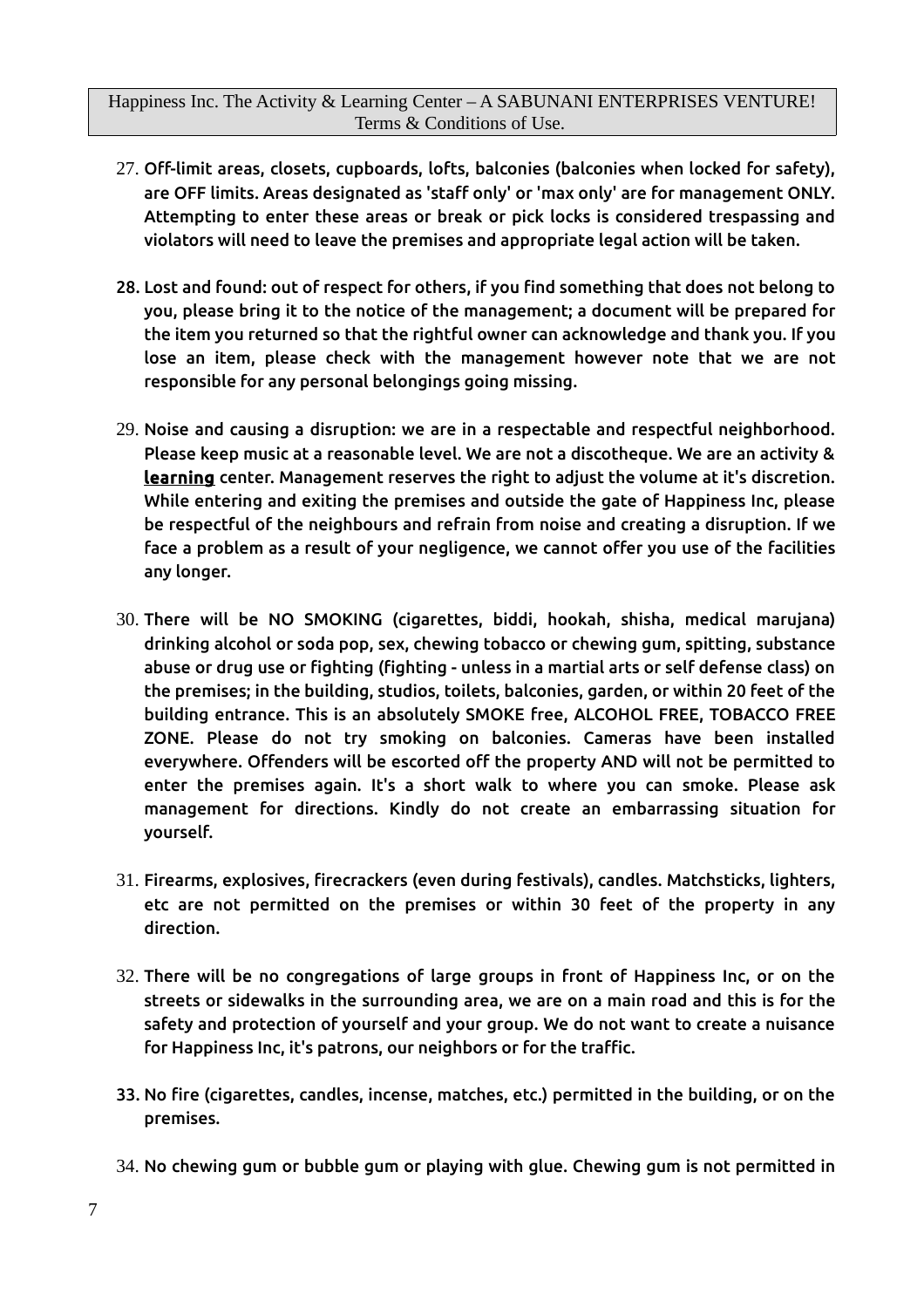the building or on the premises. It can get stuck to walls, furniture and god forbid, the floors and can become a safety hazard. Yes it sticks to the floor and someone can get caught in it and trip and break their face. So please, while it may seem like a source of amusement, it isn't funny to the person who will suffer. If you have some you need to dispose of, please inform the management and we'll take care of it for you.

- 35. Capacity: The legal capacity of each studio varies and is discussed at the time of booking. It is the client's responsibility to maintain this capacity.
- 36. Supplies: Bathroom essentials (soap, hand towels, cleaning equipment, bags to dispose off used sanitary napkins etc), first aid kit, and other supplies are kept by management. Please notify staff if you have any issues with supplies.
- 37. Toilets are for the use of going to the toilet ONLY. No sexual activities please. No bathing in the toilets. No washing shoes or clothing or dishes in the toilets. Cameras have been installed suitably to record any inappropriate use. If you need assistance please ask the management. Ladies, sanitary napkins are available at the reception for emergencies. Please be careful what you flush down the toilet! We assure you the wrong things will come back up! Feel free to wash yourself after you're done relieving yourself. It is a preferred method of not just hygiene but also better for the environment for you to use the hand shower to clean your self rather than toilet paper. Nevertheless, toilet paper is to be disposed of in the dustbins, please do not flush toilet paper down the toilet! We need to watch out for these old drains. Things will come back up. Towels are provided to be used after washing your hands with soap! We have PLENTY SOAP! USE the SOAP to wash your hands. Then the towel. And THEN handle the door knobs. And please do NOT *bang* the doors!
- 38. No signage will be allowed to be put up inside or outside Happiness Inc. facilities without prior written authorization by the management.
- 39. Happiness Inc. reserves the right to photograph sessions and events to be used for the purpose of marketing and promotion of both the client's classes/ sessions/ workshops and also promoting Happiness Inc, with prior notice to the client and students (so that they may be prepared or dressed suitably and are not caught by surprise).
- 40. Security: You are responsible for the studio and the individuals in it during your designated use period, including the common areas. If you choose to keep the curtains shut, please keep the door closed after your class has begun to ensure the safety and security of the space. If you do not know how to handle a situation with an individual that should not be in the studio (trespasser), or if you feel threatened in any way, call the management. clients need to complete security verification checks and police clearance checks if necessary, before bringing participants to Happiness Inc. Clients are also advised to obtain doctor's clearance to avoid unfortunate situations arising from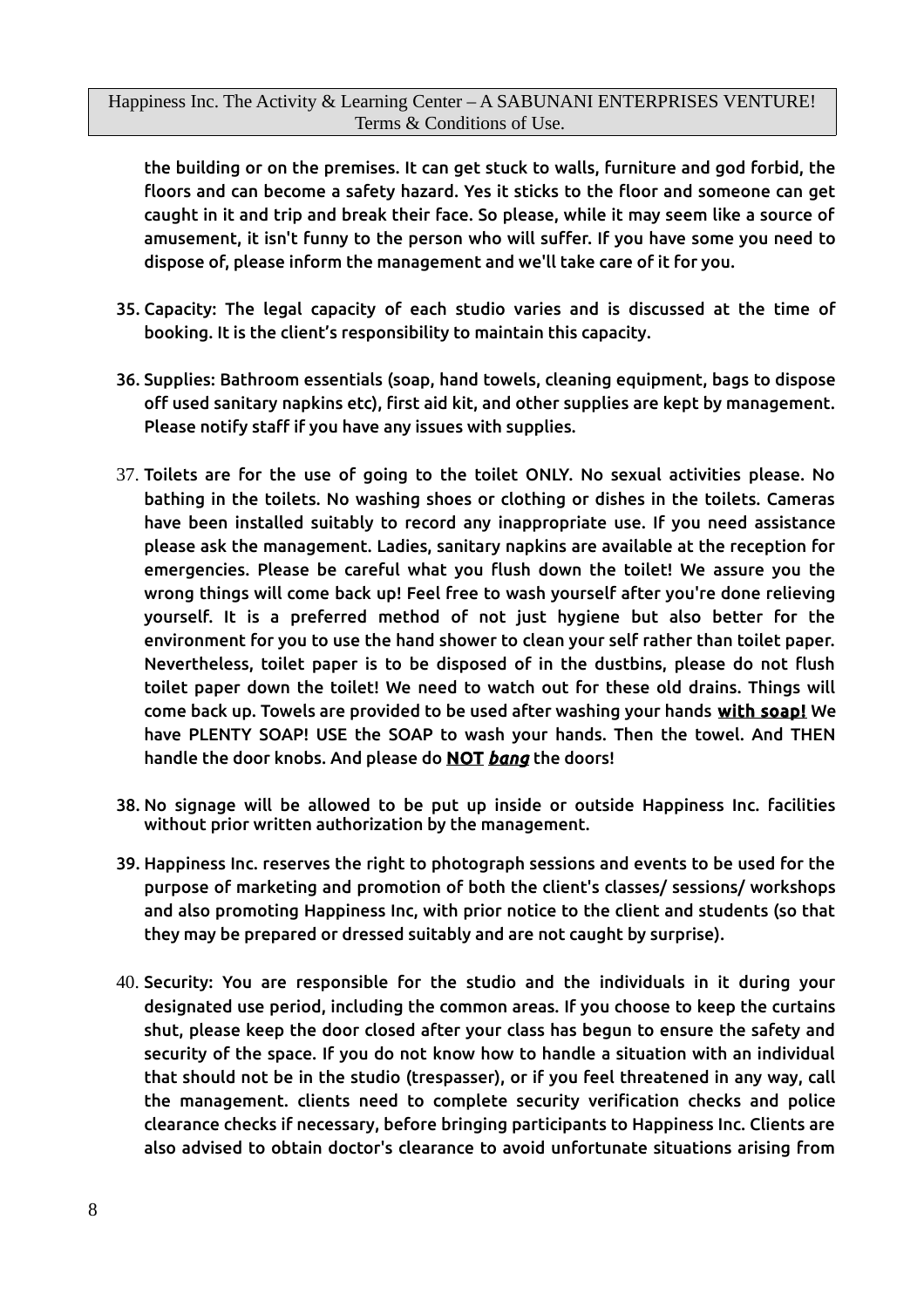medical conditions (low or high BP, asthma, diabetes, seizures etc). Clients are to ensure that weapons and illegal material are not carried onto the premises in participants' bags. This is the reason why teachers first interview participants before accepting them into the program. Please do not risk the lives of others, please take appropriate measures to ensure everyone's safety; including yours.

41. Upon exiting, client must:

- Remove any and all equipment & signage that client brought in.
- Pick up garbage and any items left by you and your group. Left items may be given to the management. Right items may also be given to the reception. Let us know if you got the joke...
- Furniture must be lifted, not pushed or dragged, to preserve the floors, staircases and property. Furniture should not be moved by client or group unless otherwise agreed upon by management, prior to commencement of use period.
- Clean the studio floor and any dirt brought in by client or client's group. Cleaning equipment is provided. One quick sweep with the large sweep across the floor will suffice. Please leave the studio in the condition in which you received it. Clean & Undamaged.
- Switch off all equipment, lights fans etc and close any balcony doors, if applicable.

Contact staff immediately if you or a member of your group find the studio, common areas, toilets, balconies, storage closets, equipment, books, furniture, lockers etc left in an unacceptable condition or compromising situation.

#### 3. Studio Rules – within the studio

Management will walk into any class unannounced for security and safety purposes.

- 1. Please note that the equipment must not be moved around the room without permission.
- 2. No food or drink may be taken into the studios except bottled water. If you have cold water bottles, condensation will take place and you will find water on the bottle and underneath it. Water also stains wood floors! Kindly refrain from placing such bottles on wood furniture or on wood floors. Again, it is the client's responsibility to ensure the same; for themselves, and for all members of their group. You can also use a towel to keep the cold water bottles on.
- 3. Specification of use of space must be pre-arranged with management prior to using. Use of the sound system also, must first be confirmed with management.
- 4. Noise levels in all studios must be kept to a reasonable level. Any classes causing noise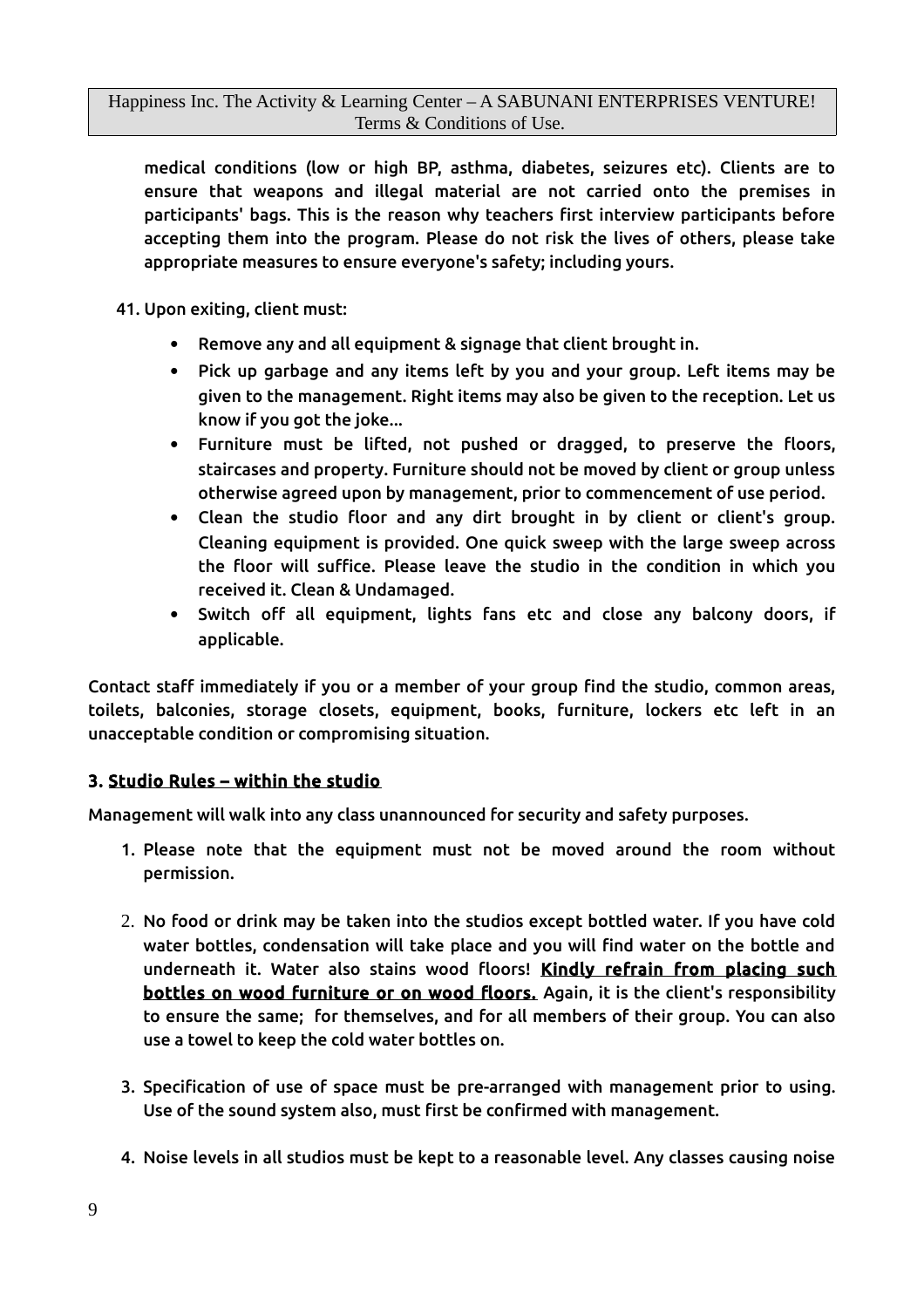disturbing other users will be advised to reduce their noise level by management. All users are asked to consider other users and neighbors when using the studios or any parts of the premises.

5. Footwear in the studios: Only indoor dance shoes such as a salsa shoe / soft light sole shoes are permitted, no outdoor trainers/ no flamenco/ no tap shoes allowed. Ballet, jazz, Indoor sneakers, indoor dance sneakers, indoor trainers are permitted – however these need to be cleared by management to ensure no stones are stuck in shoes which will scratch our dance floors. Ladies make sure you have heel savers and gents ensure you have suede soles. Soft sole ballet shoes are permitted in any floor studio, if your shoes mark the floor please remove your shoes. And again, clients will be held responsible if a member of their group arrives without being told of this rule.

# **6.** Please no touching, handling, scratching the mirrors or walls. No leaning on mirrors or curtains or sitting against them. Kindly use the benches to sit on. There's absolutely NO NEED to touch the mirrors.

7. Please do not kill insects if any (like but not limited to mosquitoes, cockroaches, spiders, ants, etc) by squashing them on walls, mirrors, curtains or furniture. If you do this 'by accident', kindly inform management immediately.

## 4. Sabunani Enterprises – liability

Sabunani Enterprises at Happiness Inc. is to be held harmless for any injuries that may occur on said premises. All external hirers and clients must make themselves familiar with the fire evacuation procedures and must make sure class participants are briefed on course of action in case of fire or any emergency or natural disaster. Clients are advised not to exceed the recommended studio maximum capacity.

If a session involves participants who are under the age of 18 or classed as vulnerable adults the client is responsible for ensuring that the relevant checks have been obtained and parents or legal guardians have authorized their child to participate.

All clients are responsible for ensuring their session is run in line with current health and safety legislation and best practice guidelines. Happiness Inc. takes no responsibility for the content or health and safety of classes run by clients.

Indemnification: client will indemnify, defend and hold Happiness Inc. harmless from any claims, demands, attorney's fees, costs, judgments, damages and losses arising out of personal injuries or property damage occurring on or arising on the property, or on sidewalks or streets adjoining the property during or arising from the time period established between client and Happiness Inc.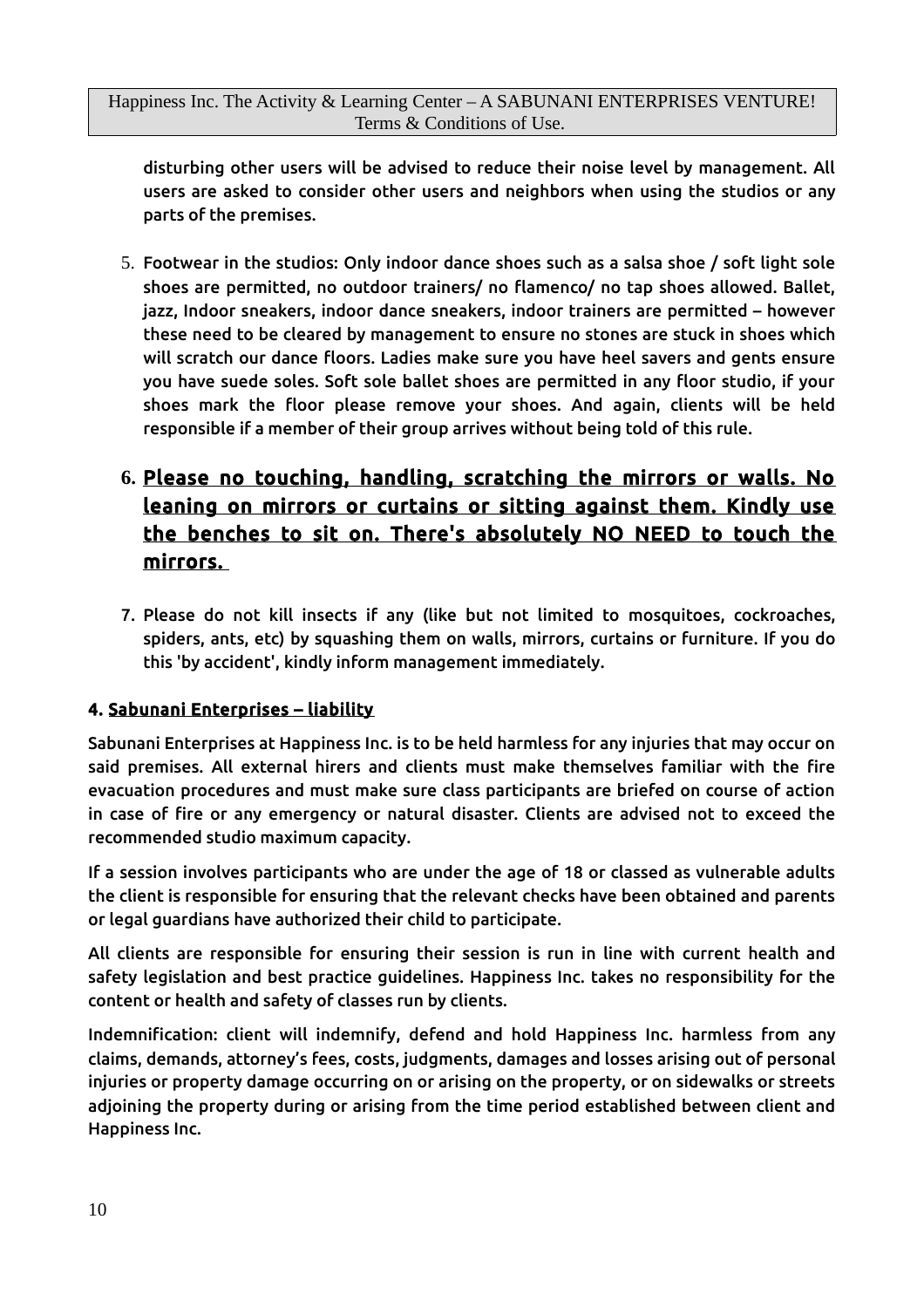### 5. Payment & Deposits & Cancellations or Substitution & Transferring or rescheduling

#### Payment Policy

All new clients are required to pay at the time of booking. If payment is not received within two working days of us receiving the booking request, the provisional booking will be canceled. Payments can be made by credit or debit card (bank fee applies) or cash or cheque (10 days before commencing the class, no post-dated cheques).

All first time clients will need to reserve a room with a major credit card and pay cash before occupying the room. This credit card will then be kept on file for the Client. If the Client does not pay the use fee before the specified start time, his credit card will be charged the appropriate fee. Should any damage occur on the premises by the client and or their students, guests, participants, patients or visitors, the credit card will be charged for the said amount. Should the payment default, legal action will be taken. Else if the client prefers to pay a deposit for the use period, the deposit needs to be paid in cash at the time of booking.

Future bookings can be paid by the method of cash, NEFT or IMPS transfer, cashier checks, money orders, bank cards or major credit cards (subject to minimum amount met with). If a client wishes to pay by cheque, the check will need to clear 10 days before the client commences classes for the said term. We will not accept third party checks. A returned cheque fee charge of Rs.2000.00 plus the use amount will be assessed against the credit card on record and cheques will no longer be acceptable as form of payment. Kindly note it is a criminal offense if a cheque bounces.

### 5. Cancellation Policy

We realize that traffic is CRAZY in Pune. So please keep that in mind when you're heading here.

Of course, on public holidays or for festivals and ceremonies and processions, we may even remain closed. If you are feeling unwell or are unable to take the class yourself, you're welcome to get someone else to substitute for you. However, if you need to cancel suddenly, we permit, based on the number of hours, a maximum of 2 emergency cancellations in a month – i.e for 2 hours.

If the above timeline is not followed, Client will be charged the full amount for the use if the space is canceled late. The client is welcome to find another teacher or employ the services of another teacher to conduct a class should they be unavailable for any reason, with prior notice of 72 hours to the management and approval from the management. Rules & Regulations will apply to the substitute teacher. Any substitute teacher will need to undergo orientation before conducting a session on client's behalf.

If bookings are not canceled on time, no credit will be given. If they are canceled in time, canceled hours can be carried forward to be used within a month unless there are extenuating circumstances.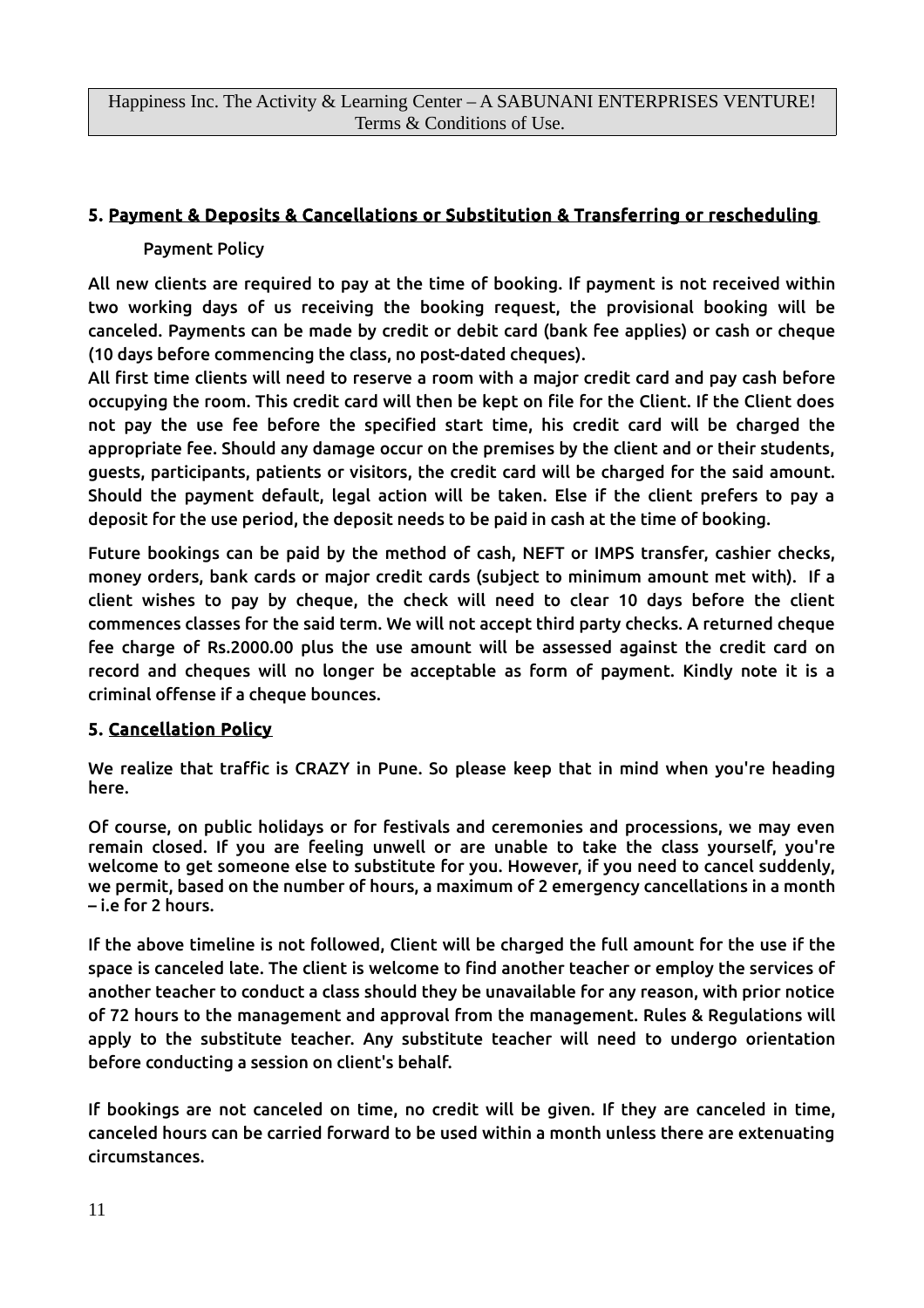## 6. Security & Safety

For the safety of our patrons, staff and members, Rights of Admission are Reserved. Clients need to complete security verification checks and police clearance checks if necessary, before bringing participants to Happiness Inc.

Happiness Inc. retains the right to run background checks on individuals and refuse any individual access to any and all facilities.

Cameras, as mentioned in Rules & Regulations, have been installed for everyone's safety.

However, we need your help in ensuring that Happiness Inc remains that – Happiness Inc!

## 7. Code of Conduct – teachers & students

This is a Professional environment – an Activity & Learning center; private relationships are not to become an issue here, personal arguments and fights etc. Studio rooms are available to use with the sole purpose of conducting classes – no sexual activities or "personal time" or "privacy" . The studios are NOT to be locked or barricaded or blocked with furniture from the inside. Should that happen, appropriate legal action will be taken. Cameras are not to be covered or meddled with. Equipment or wiring is NOT allowed to be touched or moved by anyone other than management.

Clients should report any excessive marks they see on the studio floor at the beginning of their session otherwise they may be charged for the cleaning or repairing cost.

As a practice, we ask our teachers to clean the studio after they are done. In order to create a sense of respect and dignity of labor amongst our patrons, we require that the teachers or their chosen 'class monitor' uses the soft micro-fiber dry mop to dry mop the dance floor. This will ensure that any damage to the floors is observed immediately and can be pointed out to us. Please do not use the dry mops on spilled water – if water is spilled please inform us immediately.

### 8. Restricted spaces

Certain areas are marked as 'staff only' or 'MAX only'. Please do NOT attempt to enter these areas under any circumstances. If you need something, please contact the management and we will do our best to assist you.

### 9. Equipment, use and maintenance.

Should you require any other equipment (eg chairs) this must be agreed at time of booking. After this point we can not guarantee availability of equipment. On occasions we are able to set these up for you for a small fee, please contact us to discuss further.

Speakers and sound systems are to be used reasonably. ACs, Fans etc have all been provided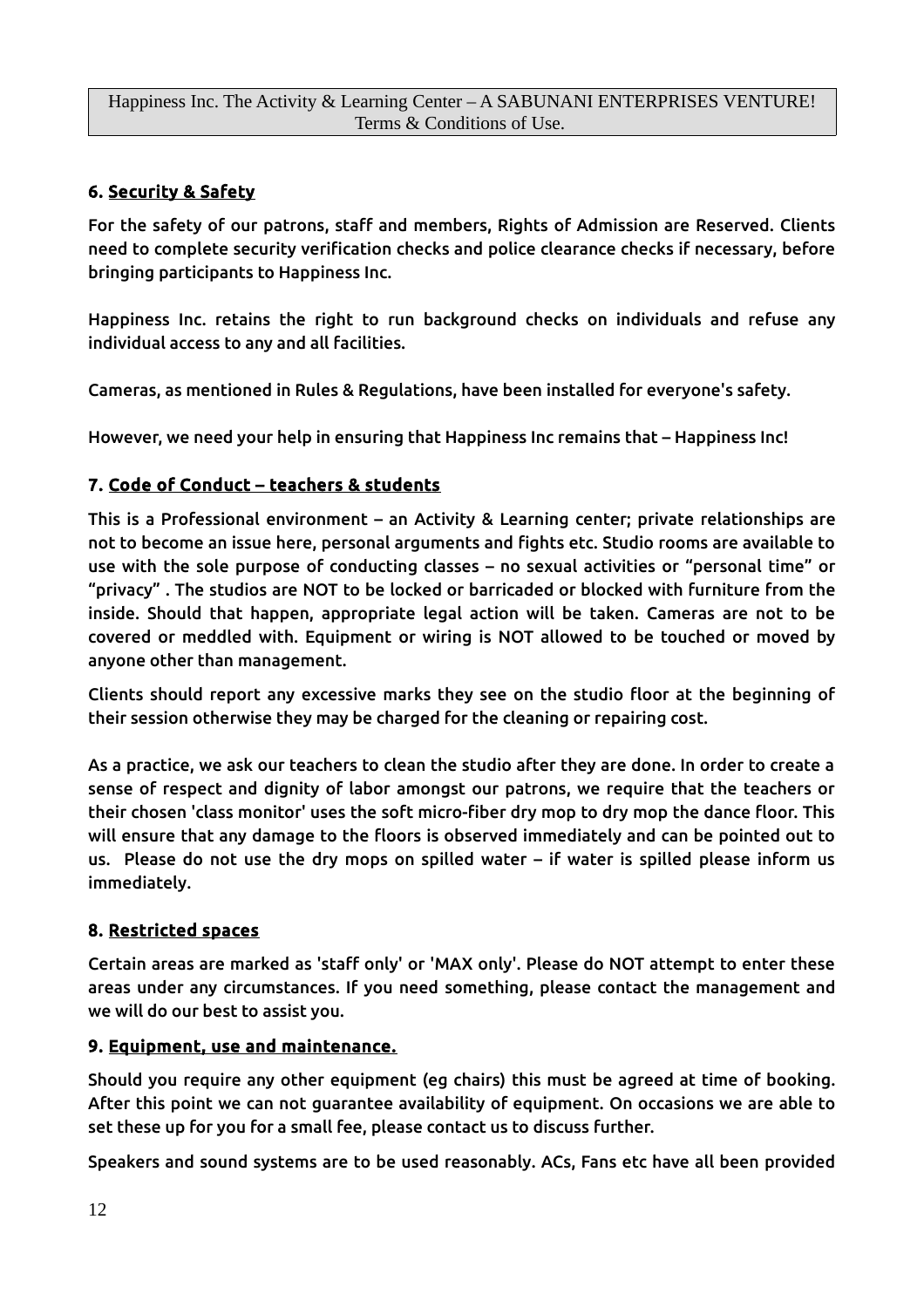for your use, if you damage it, it will no longer be available and you will be charged the fine for replacement of the same and also charged for the room being unavailable to all during the period of repair work.

## 10. Schedule & Fees

Clients must arrive on time. Time will not be extended for tardiness. Client must vacate their space on time to accommodate the next client coming in. No exceptions will be made. Management reserves the right to move clients to a space either equal or larger with the same equipment.

Clients must keep to their allotted time slots and their allocated studio. Those who persistently fail to keep to their allotted times will not be allowed to book any studio space in the future. Clients must ensure that class warm up and warm/cool down is allowed for in the studio booking time.

Studio times and locations may be changed or canceled by the Administration and Finance office due to internal events. Where possible hirers will be given one months notice.

## 11. Personal Property & Lost & Found

Sabunani Enterprises at Happiness Inc. is to be held harmless for any injuries that may occur on said premise. Sabunani Enterprises is not responsible for any personal property that may be left at the premise whether temporarily or long term. Storage fee charges do not include insurance against theft. No bags etc can be left overnight.

### 12. Locker uses and leaving personal material

Lockers are available to use at a nominal charge of Rs.80.00 and deposit of Rs.100.00 – deposit fully refundable after the key is returned. However, Happiness Inc. and or the staff and or management are not responsible for any personal material left on the premises. No second key is available and again, cameras have been installed for security purposes. Outdoor shelves can be used. We recommend carrying a small lock for your bag to ensure no one else can open it.

### 13. Special Events, Workshops and large crowds

Thank you for choosing Happiness Inc. for your event! We will make every effort to ensure you have a successful and smooth sailing event. In order to do so, we need your help.

Events where more than 50 people are participating is considered a large crowd.

A security deposit will be charged at the time of booking which is fully refundable once the event is over.

For every large crowd event, organizers will need to sit and go through details with management, work out logistics and administration of the event for a smooth event experience for all. Details need to be worked out at the time of booking. Organizers need to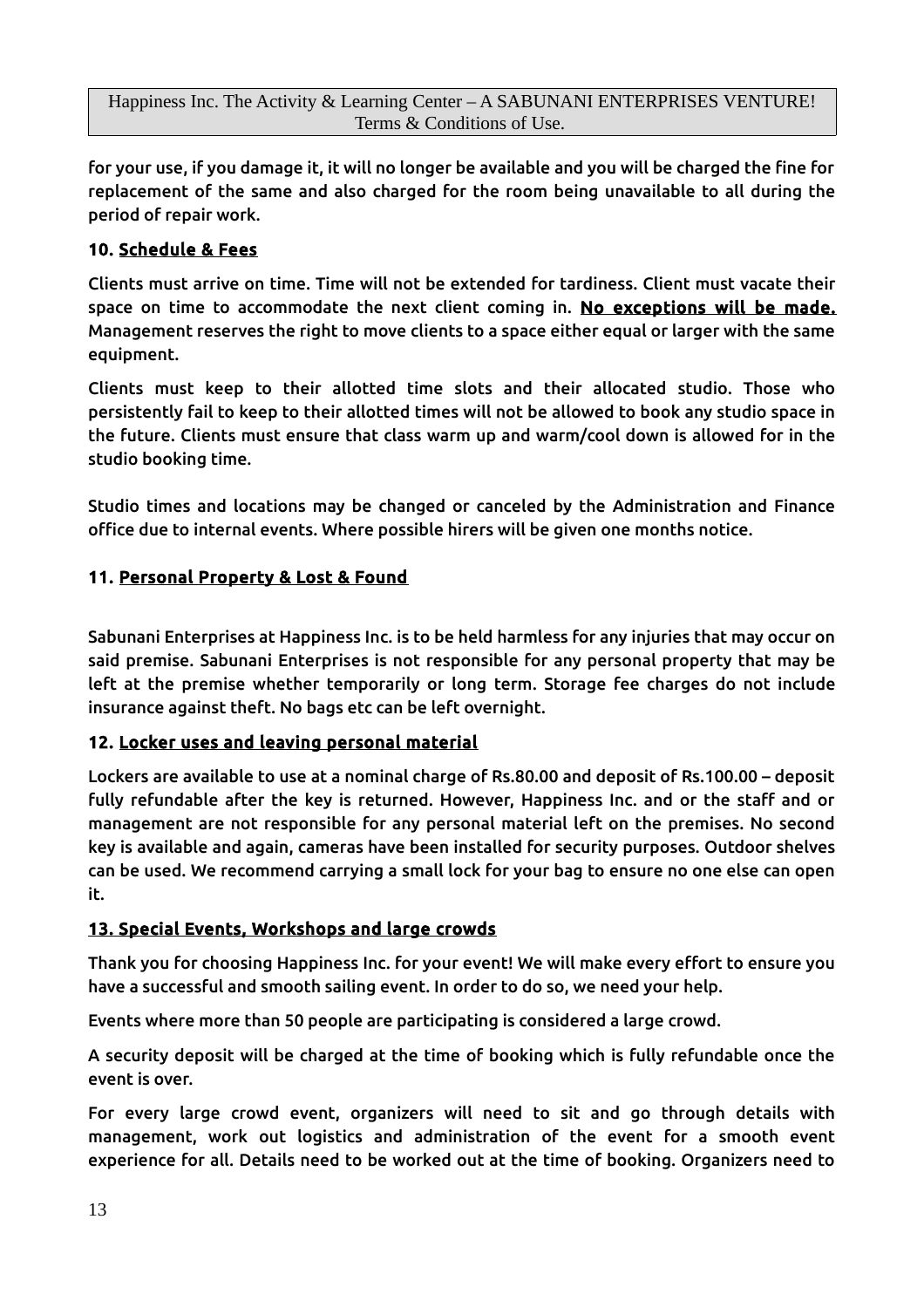visit Happiness Inc. two days prior to ensure all requirements are met with and there is no confusion on the day of the event. Any external teachers that the organizers hire are also required to undergo the teacher orientation either the day before the event, or an hour before the event commences.

Organizers/ clients are welcome to bring their own team/ ushers to help manage their crowd however their team/ ushers need to undergo the same 'teacher orientation' so that all rules and regulations are followed. All above rules apply. Failure to follow the rules calls for immediate cancellation of the rest of the event and no refund will be given. No exceptions.

All Happiness Inc. Rules and regulations apply to large crowds, events, workshops – no exceptions will be made. Upper limits of studios have to be adhered to. No over-crowding to accommodate participants whether in studios or in common areas or on the premises. Additional Staff, labour, cleaning and security personnel charges may apply. Please clarify with management. Bottled Drinking water is NOT provided however upon request can be arranged at an additional cost. If any mess is created and additional clean up is required, the client will be charged for the same.

If toilets, studios, common areas are messed up by participants, they will need to be cleaned by the client according to Happiness Inc. Rules and will then be unavailable for the rest of the event. Any disruption or disturbance caused by the participants of the event is cause for cancellation of the rest of the event and forfeiting the use fee.

## 14.. Marketing & Publicity guidelines & Social Media Policy:

- In the "real-world", employers will not tolerate negativity towards their company on Facebook, Twitter, Instagram, etc. We feel that is an important value. We will not tolerate any negative comments made toward Happiness Inc, another student/parent, staff member or instructors. Any client, student or parent found posting something negative towards Happiness Inc., another student/parent, staff member or instructor, will be dismissed from Happiness Inc. NO EXCEPTIONS!! Positive words of encouragement are always welcome!! We hold our teachers and patrons to a higher standard and want to remind them to use their best discretion when communicating about their experience.*Thank you!! If there is something we can do better, please feel free to approach us!*
- The logo may NOT be used in connection with any hire, unless with prior notice.
- No images of Happiness Inc. may be used without the written approval of the management and must be fully credited, on any social media platform.
- Location must be listed as "Happiness Inc". The address for attendees is 'Happiness Inc' – SABUNANI - No.5 Palacimo Estate, Lane 6 / Lane 11, Kalyaninagar, Pune 411006.
- The website (www.happiness-inc.org) has directions, travel information and a map. Any questions should be directed to Mallika Sabunani, Director – Sabunani Enterprises, Managing Director – Happiness Inc. [mallika@sabunani.com](mailto:mallika@sabunani.com) or Landline: 020-26650979.
- We do not have any space for leaflets but we do have a notice board available for a standard template advert.